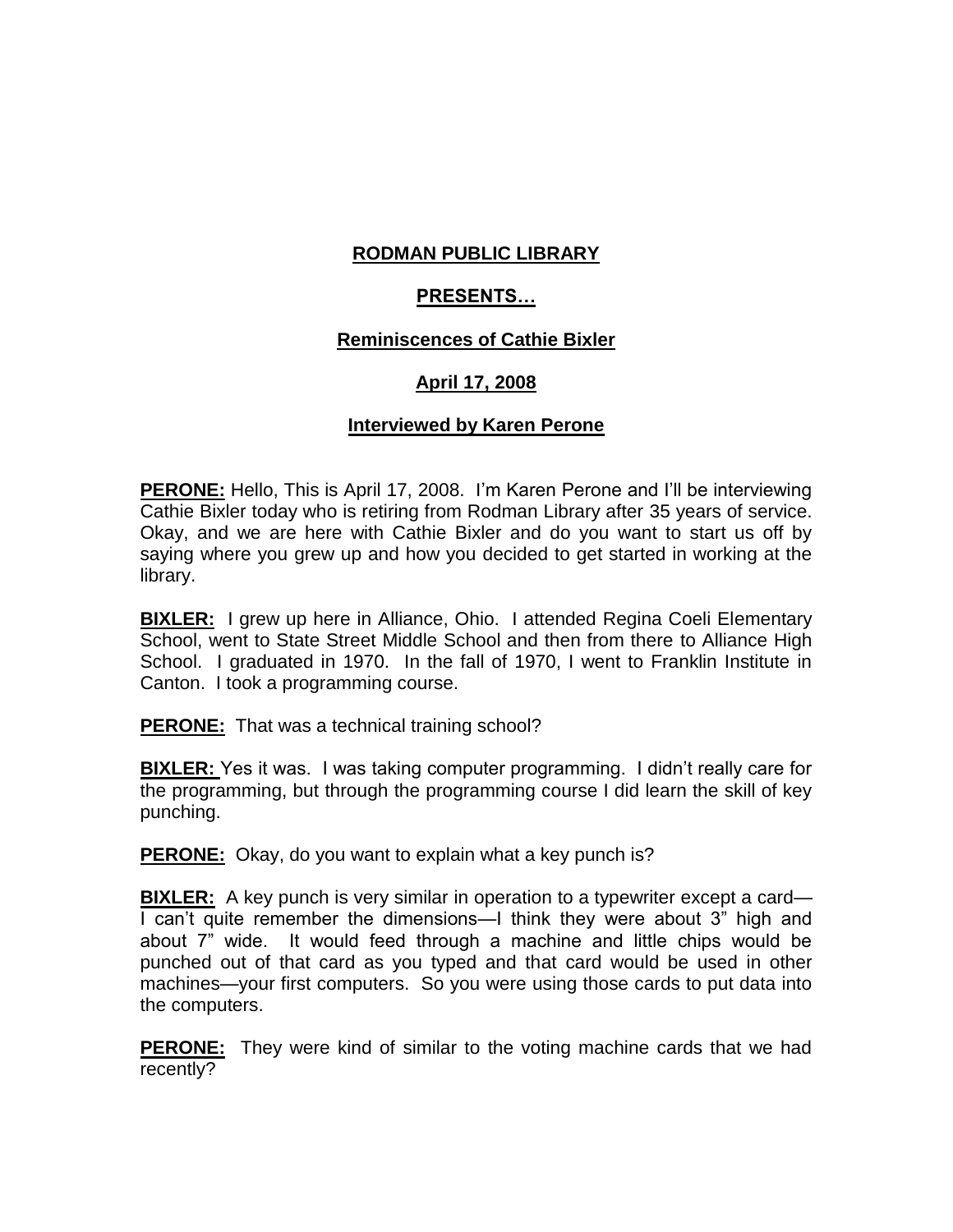**BIXLER:** You know that's a good comparison. They were similar to that card.

**PERONE:** Okay. They had the little chads on them.

**BIXLER:** They did. There was a little wheel in the key punch and you put a program card on that and when the card would feed down, it would know exactly what fields to go to. At that time, I was ordering books for Rodman Library and also doing the payroll with those cards.

**PERONE:** And, the cards had to be typed every time you ordered books or did payroll?

**BIXLER:** Yes, each card would have the name of the book, the author, the publisher, the price—everything that's needed to order a book. We didn't have ISBN numbers at that time.

**PERONE:** Okay. So everything on the cards then was like author and title and publisher, that kind of information?

**BIXLER:** That's correct and it also had the department to where that book was ordered for. So whether it was ordered for the bookmobile or ordered for the main library or children's that was all on that card. When I began in 1971 we were also processing books for other libraries so that was also coded into that card.

**PERONE:** Well, what other libraries were you ordering things for?

**BIXLER:** When I first came, I think it was only Rodman Library and Minerva, but then a few years later we were ordering for, I remember, Louisville, I believe Cuyahoga Falls. I think there were like six--Salem. We were ordering for like six libraries.

## **PERONE:** Wow.

**BIXLER:** So when we would order one title for us, we'd only have one key punch card and then it would be coded as to what libraries were getting that book.

**PERONE:** Oh well, that's interesting. I didn't realize that. Can you tell me about how many people were working in the data processing department?

**BIXLER:** It was two.

**PERONE:** Two people.

**BIXLER:** Yes, myself and Evelyn Flenniken.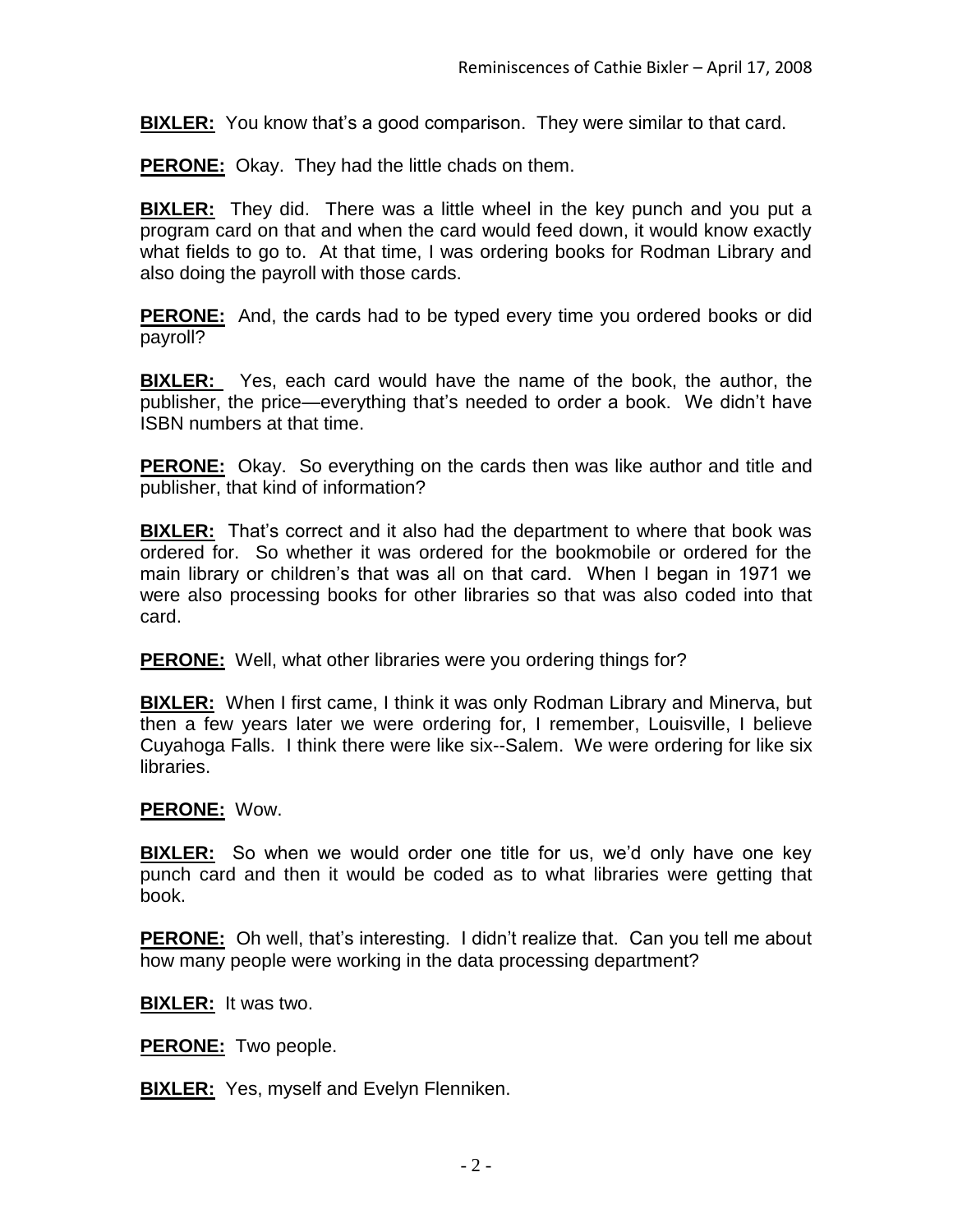**PERONE:** Okay and can you spell that name for us?

**BIXLER:** It was F-L-E-N-N-I-K-E-N.

**PERONE:** Okay, and what was her job in the department?

**BIXLER:** We both pretty much did the same work. So we would both key punch and use those cards then in both the collator—sorter and then we had the computer was called an IBM 407. It was a huge piece of equipment.

**PERONE:** I understand that they had at the time the data processing department was basically that whole west side of the basement floor.

**BIXLER:** That's correct, yes.

**PERONE:** And the machinery was pretty big?

**BIXLER:** It was big and it was loud. (Laughing)

**PERONE:** You had to wear ear plugs?

**BIXLER:** Well, not exactly, but it was…It could be very disturbing to other people; especially when we were running the sorter. It made a lot of noise.

**PERONE:** Okay, so you get the book order into the department and you punch the key punch to make the card for it. What would be the…follow us through the rest of that process.

**BIXLER:** Oh boy, I have to think about this. (Laughing) I believe after all the orders were done, after we had all the titles in, then that…those cards would be put into the sorter and I think we sorted them by publisher or jobber at the time.

## **PERONE:** Okay.

**BIXLER:**: So then those cards would then be used to print off the order that's going to that jobber or publisher. So I am pretty sure that we sorted those either by...I think first of all by publisher, and then you could sort by title or any other field on that card.

**PERONE:** Okay, and then the orders…how were the orders transmitted then? Was something printed off to mail or...

**BIXLER:** Yes, it was.

**PERONE:** And you were nine years in that department?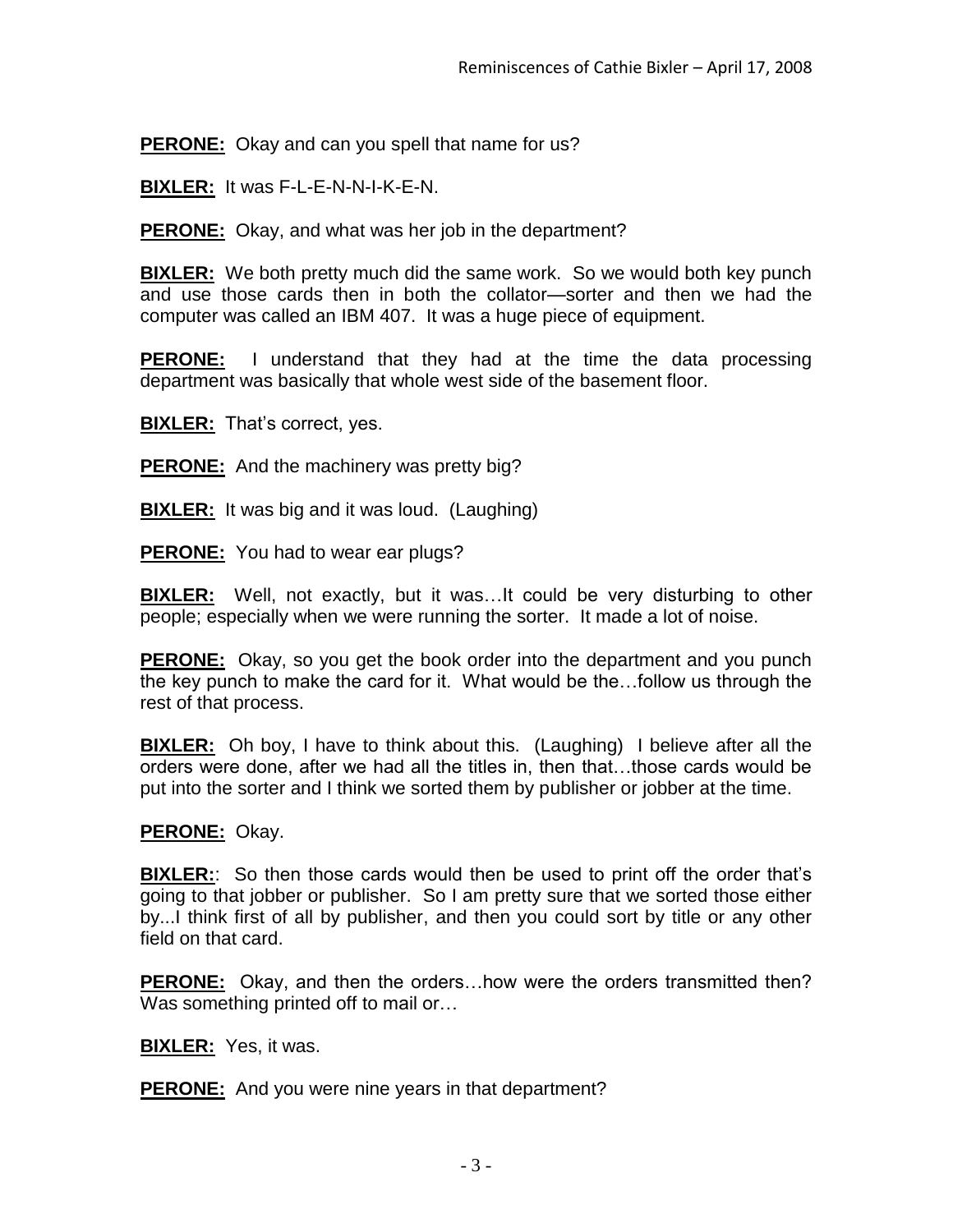**BIXLER:** Yes, I started in 1971.

**PERONE:** Okay.

**BIXLER:** I answered an ad that the library had put in the *Alliance Review* for a key punch operator so that's how I started in September 1971.

**PERONE:** Okay, and how did things progress during that nine years? I mean now technology just goes crazy, you know, with Moore's law doubling every couple of years.

**BIXLER:** We had that IBM equipment from 71—1971 to I think around 1980 before that equipment was replaced with something newer.

**PERONE:** Okay, and was that any smaller or is that still a big machine?

**BIXLER:** It was still a big machine, but it wasn't nearly as big or…We still used key punch cards, but a lot fewer. That information from the cards then went on disks which were sizeable; it's not like our little floppy disks of today. I mean and it was probably 18" in diameter maybe and several platters were on this disk and then they fit onto a disk drive which was considerable size not like anything we have today. In 1980, the new equipment was from Honeywell.

## **PERONE:** Okay.

**BIXLER:** I do remember that.

**PERONE:** And you showed me a picture where you're standing next to this big machine that looked like it was about 3 to 4 feet tall and had a big door or something on it?

**BIXLER:** Yes, yes, that was our IBM 407.

**PERONE:** Okay that was the first machine.

**BIXLER:** Right. That was actually the first computer. That was the printer also. It had a large door—it looked like an oven. You pulled that door down with two hands and then you would insert a board that had circuits on it. And they were heavy. It took two hands to put that board in and then you'd close the door like you would close an oven door and you would do certain processes and then you would take that board out, put another board in. I believe for payroll we changed that board maybe four or five times. We changed it even more for the ordering of books, but we also printed the checks for all the materials that were ordered here for the library and did the payroll as well—did the payroll checks.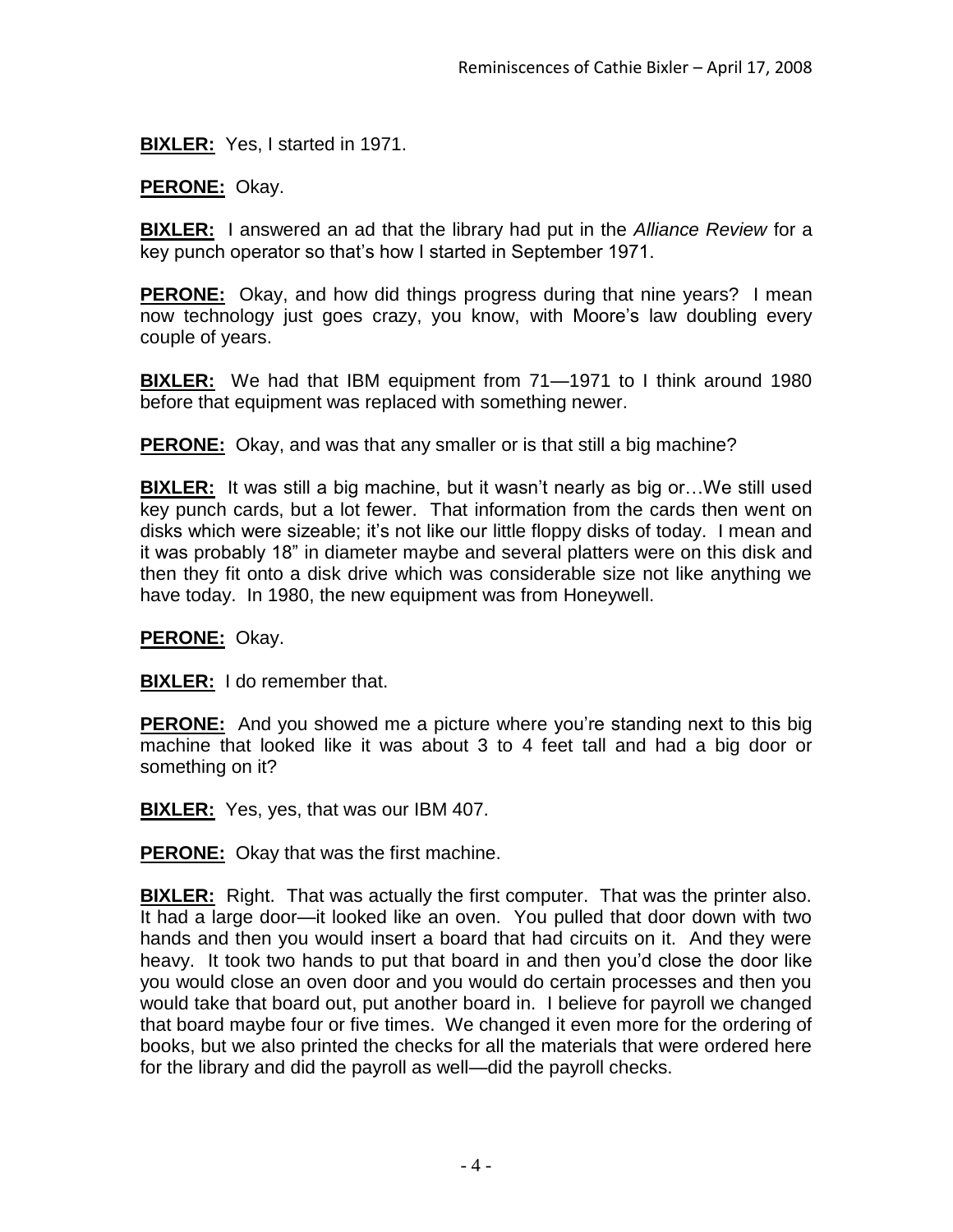**PERONE:** That's amazing. I mean just thinking of how huge that was and how small computers are nowadays. It's just amazing. So then after your nine years in data processing you decided to drive the bookmobile.

**BIXLER:** I didn't decide to drive the bookmobile.

**PERONE:** Okay, how did you end up with the bookmobile then?

**BIXLER:** In 1981, my pregnancy was for twins and so I decided to take a year off and when I came back to the library they still had my data processing job, but they said it was no longer a full time job.Things were scaling back and that I was asked to work in the bookmobile department. I wasn't too sure how I felt about this and my husband thought it was very humorous that I would be driving a 26 foot plus vehicle, and that this bookmobile was stick shift.

**PERONE:** Had you ever driven a stick shift before?

**BIXLER:** No, that was part of his amusement that I was going to drive this huge truck and I didn't know how to drive stick so it ….

**PERONE:** So how did you learn?

**BIXLER:** Well, at the time Betty Jo Sutherin was the department head and she took me out to what is now Value City, at the time it was King's Department Store…

**PERONE:** ..With a big parking lot…

**BIXLER:** ...Huge parking lot. We started out there. At the time there was—I think King's had gone out of business and so there were no cars. It was a huge parking lot so we started out there. She was teaching me the basics of stick shift and I think after two times out she asked me if I wanted to take the bookmobile back to the library.

**PERONE:** She was brave. (Laughing)

**BIXLER:** She was brave and I was brave too. So I said okay if you really think I'm ready we'll take this truck back and the whole time she kept saying, "Hug that center line. Stay away from those mailboxes." But, we got back here to the library just fine and as I approached the garage, I thought, well she'll take over here and take it on in and she said, "Oh, I think you can do this." I'm like, "Oh, I don't know." (Laughing) So I managed to get the bookmobile back in the garage and I turned off the ignition and when I went to stand up, my legs were like Jello and I thought, "Oh I don't think I like this," but eventually I learned to love it.

**PERONE:** Good, and now you're driving a how big truck?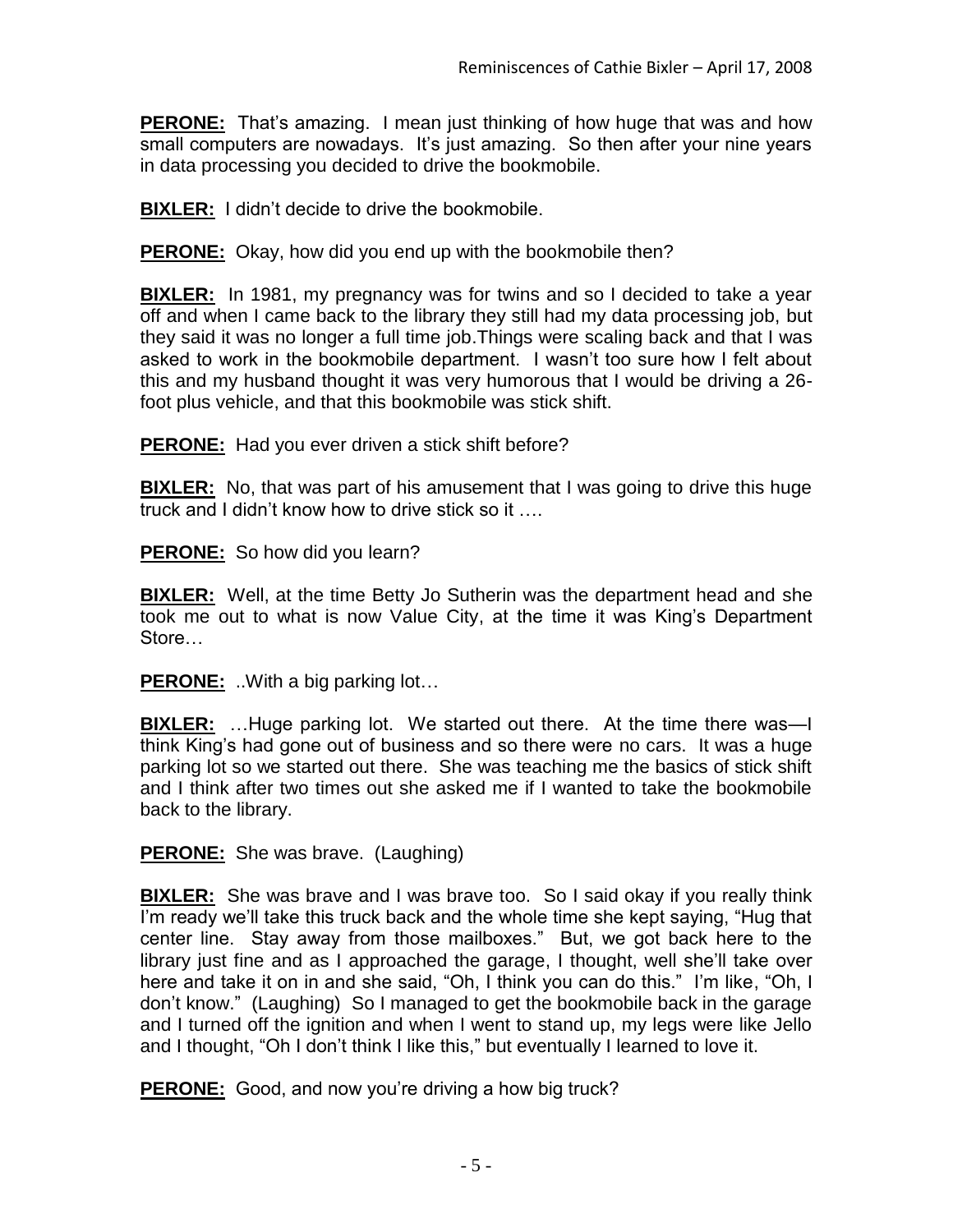**BIXLER:** It's 30-foot long. It's a 1986 Gerstenslager on a, let's see, I think it's a Chevy chassie and the truck goes—Gerstenslager was the company that made it. They were out of Wooster, Ohio, and that's where they had purchased their other trucks.

**PERONE:** And this is—how many bookmobiles have there been. Is this the fourth, third?

**BIXLER:** Not counting the trailer, this is the fourth bookmobile.

**PERONE:** Okay.

**BIXLER:** The trailer was a 1938.

**PERONE:** Okay.

**BIXLER:** And pulled by a DeSoto, as I understand it (laughing). And it wasn't until 1949 that they had their like self-contained bookmobile—more like a motor home.

**PERONE:** Okay, and do you have any stories about the bookmobile that you can share with us?

(Laughter)

**BIXLER:** Driving-wise or patron-wise or a…?

**PERONE:** Anything.

**BIXLER:** Okay.

**PERONE:** Anything that comes to mind.

**BIXLER:** I know when I first started and we would go to the schools, one little boy walked up to me and he said, "You're pretty," and I'm thinking well this might just work out okay. I loved going to schools. I loved being with the kids. That was a lot of enjoyment right there to be able to serve, especially the children at the schools.

**PERONE:** And anything in particular about driving a big truck that … I know that you have a bumper sticker that says, "Real Women Drive Trucks," or something.

**BIXLER:** Oh, that's on my desk. That's not on the bookmobile. It took me several months to really become comfortable with the driving. That was one of the hardest things I had to overcome. I loved once I got there and to be able to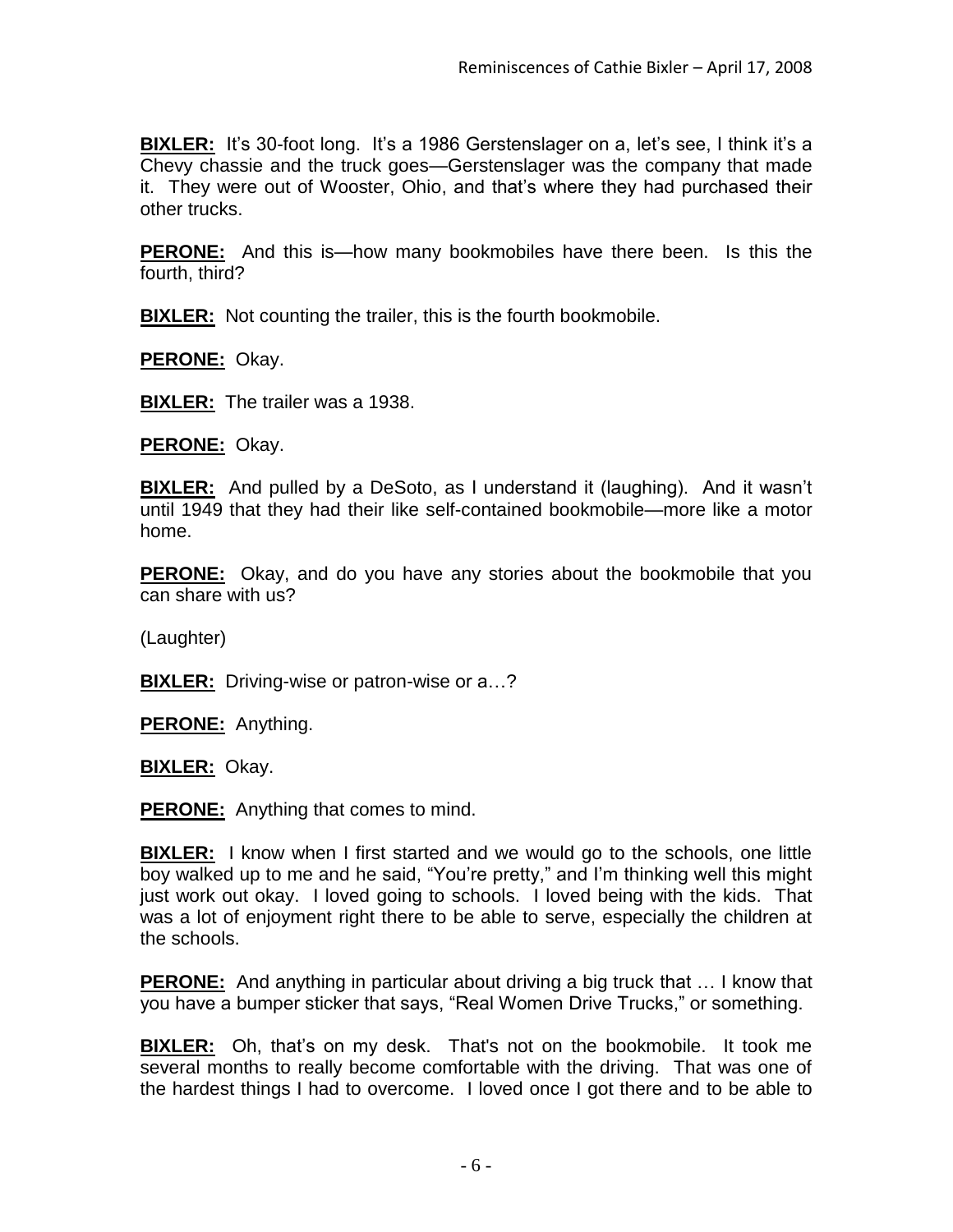work on the bookmobile and recommend books and do all the circulation procedures, but I was uncomfortable for quite some time driving, and I found out that even though that bookmobile was good in the snow and the ice it's just like any other vehicle, it's going to slide, but we had pretty good winters and the more I became comfortable with it, it was just another part of the job.

**PERONE:** And in the 26 years being on the bookmobile you've seen a lot of changes as far as technology is concerned too.

**BIXLER:** Oh, absolutely. We went from the old Gaylord card system check out machines to...

**PERONE:** Do you want to describe what a Gaylord check out machine--I mean the sound was kerchunk, kerchunk.

**BIXLER:** Yes, it was. It took a small little piece out of a card each time it was put in – you used the library card which had a metal plate...

**PERONE:** Okay.

**BIXLER:** And then you put in the book card which would stamp the number from the metal plate on to the book card so that's how we knew who had the materials and then a date due card was put in the back of each book in the pocket.

**PERONE:** And then from that we went to the Innovative system, but the bookmobile still wasn't online, right?

**BIXLER:** That's true. We had--I'm not sure if that's when we started with the Percons.

**PERONE:** I think so.

**BIXLER:** Okay? We had a little hand-held device and it recorded the person's library card number and it recorded the barcode from the item that they were going to check out.

**PERONE:** And if they didn't have their library card, they couldn't check anything out, right?

**BIXLER:** That's about the size of it, yes. If they didn't have their card, we weren't able to scan it and check it out.

**PERONE:** Okay. Then we finally got the bookmobile online, right?

**BIXLER:** Hallelujah! Wonderful! (Laughing) We were allowed to give--We were able to give full services then and let people know what books they had check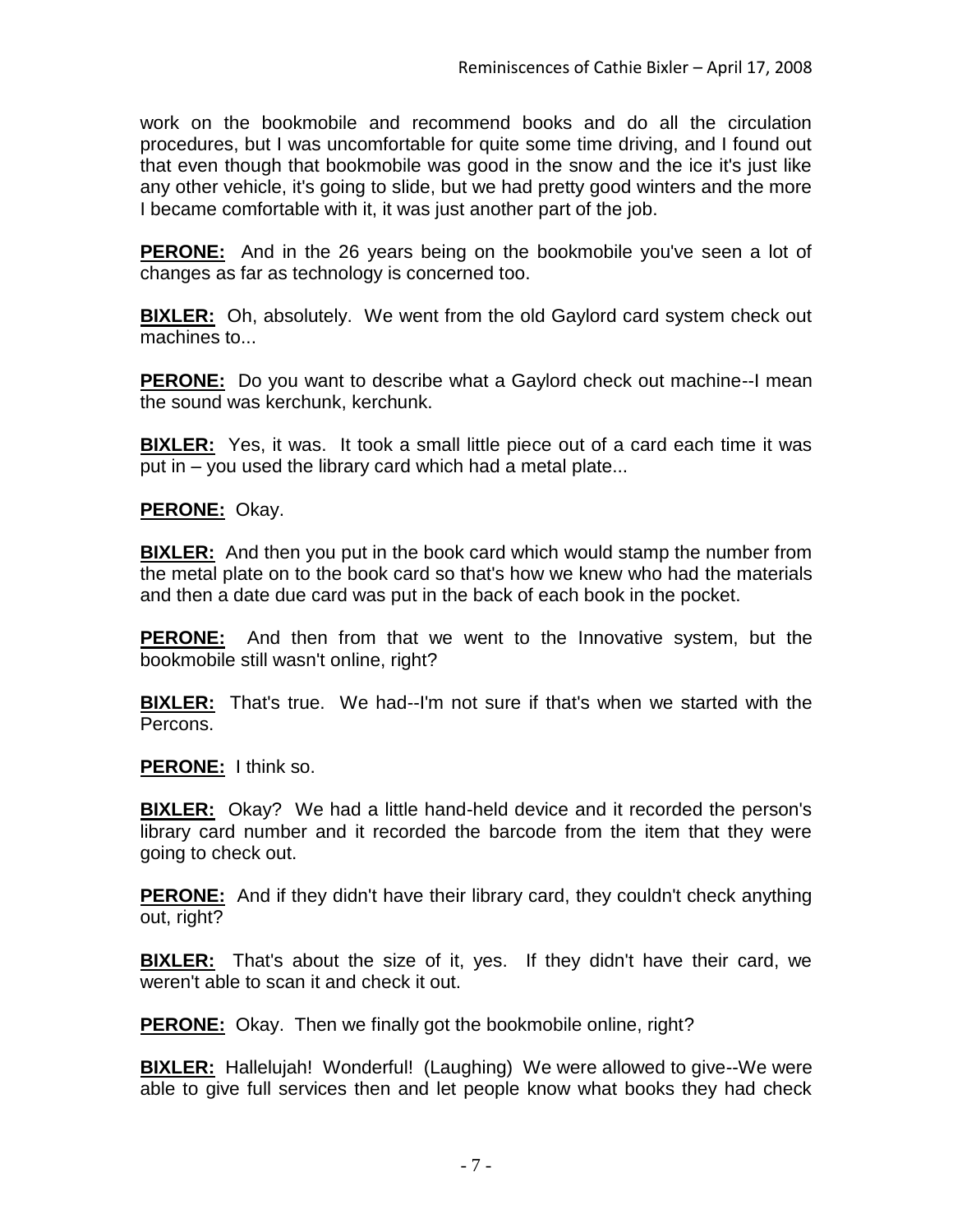out, if they had anything overdue. Before that time, we were just kind of operating blind. We checked out materials. We checked in materials. If anyone asked us a question as to whether or not all their books had been returned, we weren't able to answer them. They would just have to wait for an overdue notice if their books were overdue.

**PERONE:** So the kids were kind of on their honor that they really only had, what is it, five items checked out at a time?

**BIXLER:** It was five items at a time. They--Yes, they were on their honor, but after awhile after the notices came out, we would know who had overdue books and not right away, might have taken several weeks for us to know and those we try and keep track of with just little lists of letting them know they had overdue books, but it really was an honor system and for awhile it worked pretty well, but it was marvelous being online and being able to do holds and do reserves online.

**PERONE:** So what is the technology that you're using to be online?

**BIXLER:** Okay, right not we're using an air card. It's very similar to the cell phones we were previously using and for the most part it works pretty good. There are certain areas we have difficulty in...

# **PERONE:** Okay.

**BIXLER:** But, it's great. I mean it's fast. The equipment is small. We love it. When we get a signal, we're in heaven. (Laughing) And keep that signal.

**PERONE:** That's true. I know you get bumped off every once in awhile.

**BIXLER:** Every now and then there are some areas that we have difficulty in, but for the most part it works very well.

**PERONE:** And it's much better than it used to be as far as service.

**BIXLER:** Without a doubt, without a doubt, it is much better.

**PERONE:** And we're going to talk a little bit about the Homebound Service. Can you give us a little background on the Homebound Service?

**BIXLER:** Sure. The Homebound Service I know was in place in 1982 when I started in the bookmobile, and at that time, we just kind of worked it in whenever we could. We didn't have a whole day that we would do homebound service, but that service is for those folks that can't get here to the library whether or not it's someone that doesn't drive or they're temporarily disabled, maybe they've had surgery, and so they'd like us come for a short time. Then there's those folks who simply don't get out anymore so we take materials to them and we take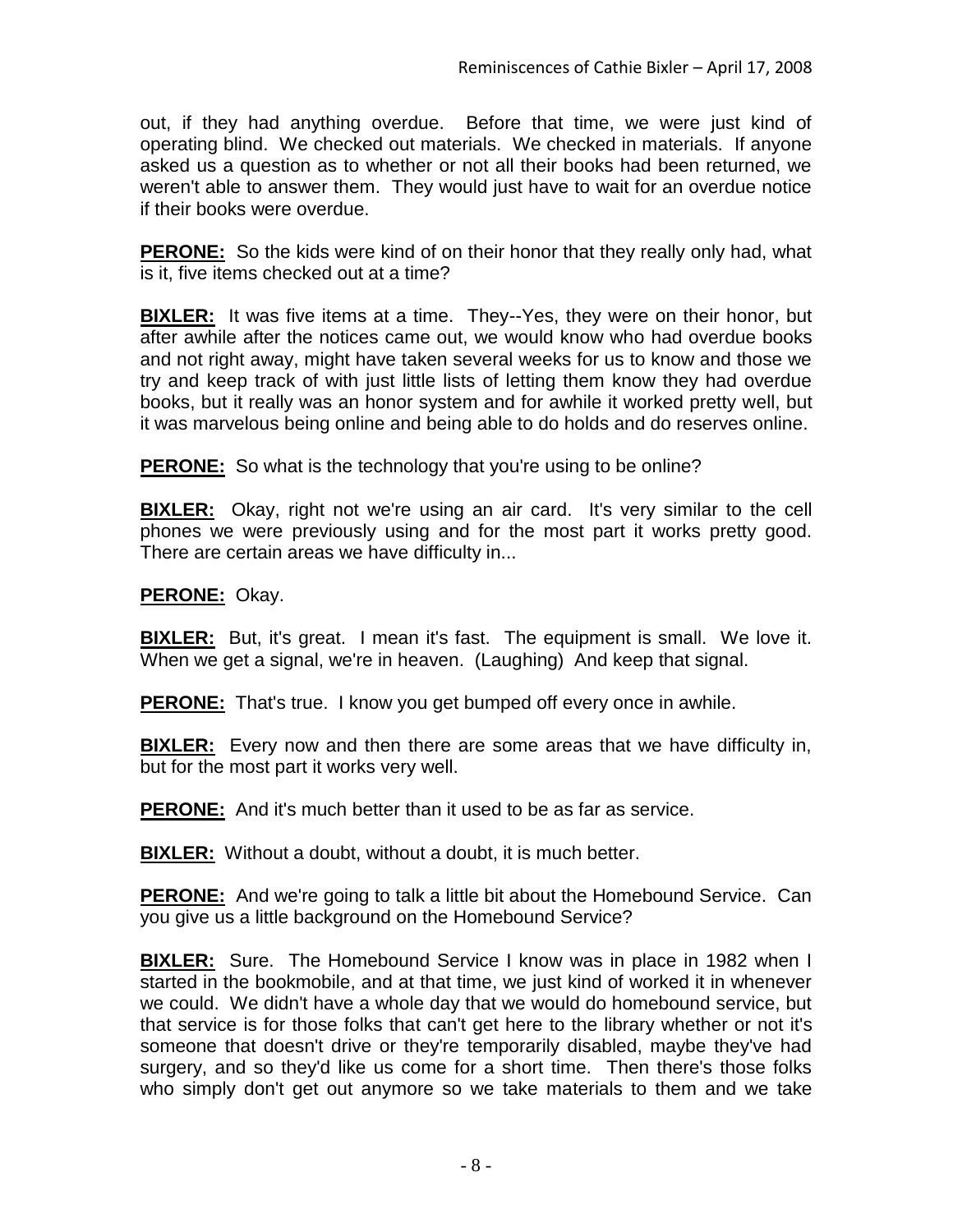them on an extended loan. We deliver it to their home. We also serve the nursing homes and assisted living and in the beginning, I believe we had around 29 folks that we were doing this for and the service has become more widely known and we currently have 60 or more folks that we take materials to once a month and we now have designated Fridays as homebound delivery day and so that's when we make out deliveries, but behind the scenes we have several staff members that collect materials for these people. Some people may take only two or three items. We have some people that take 30 items. Some are just taking videos or are just taking DVDs.

**PERONE:** How do you keep track of all of that?

**BIXLER:** Luckily, we have a wonderful homebound module in our computer system that keeps track of all the materials that we've had or that we've given our folks and our staff then can look at that list through the computer, it's automatically updated when we check their materials in, and we take a look at that. Beforehand when we first take someone on as a homebound patron. we get a profile. We want to know what kind of things they like. Whether they're interested in only books or a combination of audio books, books on CDs are available to them, music CDs. Anything that we have here in the library is basically something that we can give them and so we keep track of that and we make a profile so that when our staff is pulling for items we know their favorite authors. We know whether or not they need large print or regular print. So we've got that little profile to refer to and then we keep a list of all the things, all of the materials that they've had, so that we don't duplicate them. Some of our folks don't care it they're duplicated. They like Tom Hanks and maybe they've seen Tom Hanks 25 times, but they want it again, so that's fine with us.

**PERONE:** Any good stories that you can share with us about, about any of your homebound...?

**BIXLER:** Oh, my...

**PERONE:** Without mentioning any names? (Laughing)

**BIXLER:** It's a real adventure. We've had some...Most of our folks are very nice, but you have to realize you're working many times with the elderly and they can become forgetful, they can become a little crotchety. Most of them are very nice. Some get very picky. Most times we just take the box and make a switch and other times the folks want to go through their box item by item and let you know what they like and what they don't like.

**PERONE:** Well that's good.

**BIXLER:** But, for the most part they're very happy and very appreciative of that service. We go out in all kind of weather. We're toting boxes when it's pouring